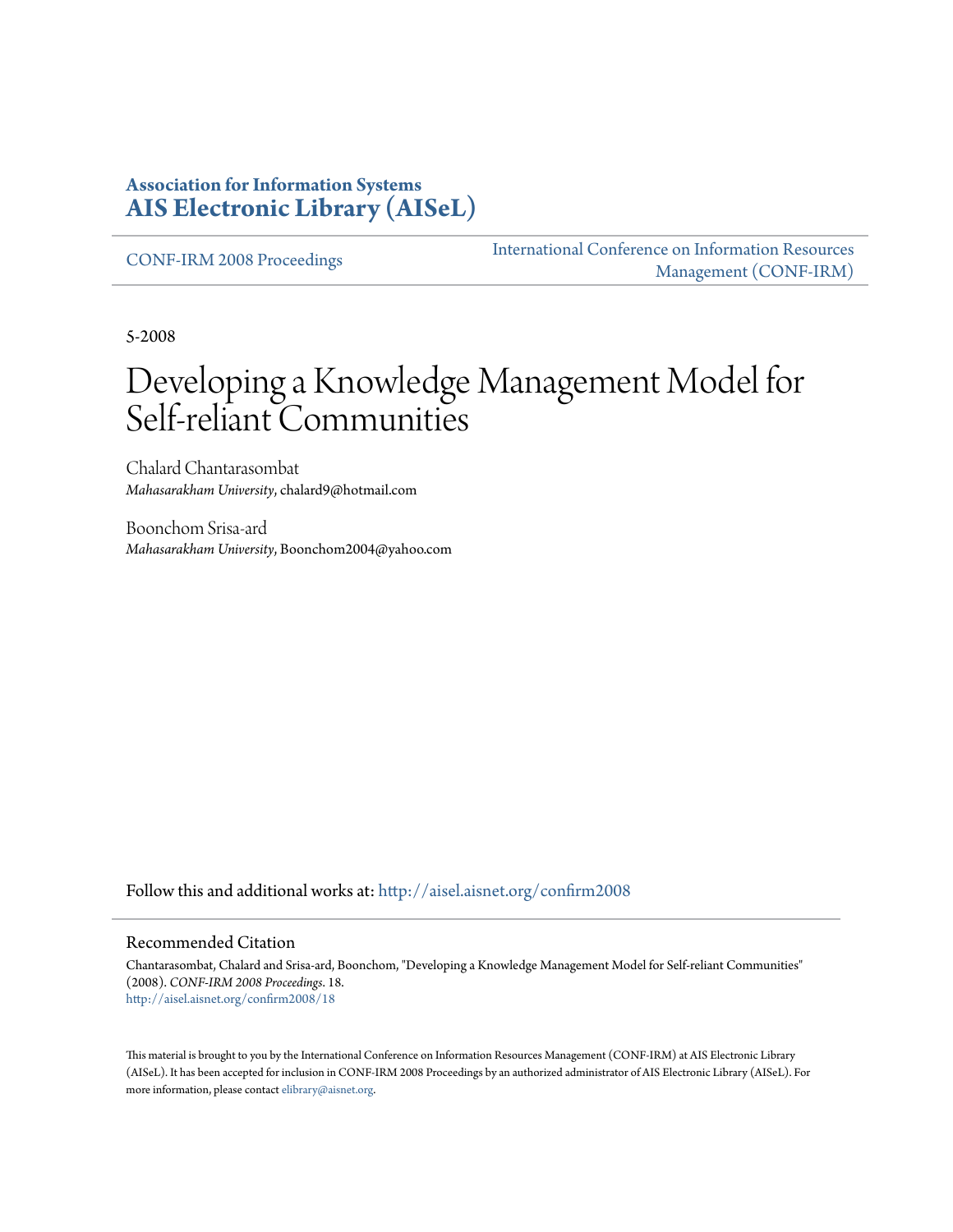# **27F. Developing a Knowledge Management Model for Self-reliant Communities**

Chalard Chantarasombat Mahasarakham University chalard9@hotmail.com

Boonchom Srisa-ard Mahasarakham University Boonchom2004@yahoo.com

#### *Abstract*

This study aimed to develop a knowledge management (KM) model for self-reliant communities. The areas and focus groups were Ban Nam Kliang and Ban Lao Rat Phatthana, Amphoe Wapi Pathum, Changwat Maha Sarakham with 8 groups and 40 persons. Mixed research methodologies were used. Results: 1) the developed community organization KM model consisted of these stages: community preparation; building motivations, awareness, participation promotion, and building visions; making plans/developing team potentials; implementing/plans in practice and work development; and summary evaluation. 2) Every organization group generated community knowledge managers. There were KM operations comprising: building, classifying, storing, implementing, sharing, and evaluating knowledge. 3) The focus groups showed their satisfaction with work operation as a whole at a high level. And 4) The factors of KM success of the community organizations included: enthusiasm about learning, leadership of the researcher and participants, participatory work climate, action learning, and work mechanisms (community organization KM centers).

# *Keywords*

Developing Model, Knowledge Management, Self-reliant Communities, and Mixed Research Methodologies.

# **1. Introduction**

Currently the world has rapid economic, social and technological changes. Present global competitions rely on knowledge. Modern society does not need only funds, labor, natural resources or raw materials for creating production values but also needs knowledge for creating added values and intellectual property. The needed knowledge must be basic, advanced, and applied knowledge for production and creation of different jobs. Development of the new body of knowledge can affect competitions and create the strength of community, organization, and institute which are regarded as the great importance for the progress of national development (Patthamasiriwat. 2004). In sharing knowledge, developing the new body of knowledge leading to innovations relying on advanced technology, and socioeconomic development, a strong knowledge foundation can cause knowledge proportions within and outside persons to change. An important element of knowledge management (KM) is the process of KM (Wichianpanya. 2005). Therefore, Thai society should promote knowledge builders and users to create added values and competitive capability with social purposes to make Thai society valuable, good to live in, and peaceful by using 5 religious principles. These 5 principles are: morality, intelligence, right economy, right state, and strong society. These are in accordance with National Plan for Economic and Social Development 9 (2002-2006). This plan determines development vision: The society is strong and balanced in 3 aspects, namely quality society, society of intelligence and learning, and society of unity and kindness to one another (Watthanasiritham. 2003).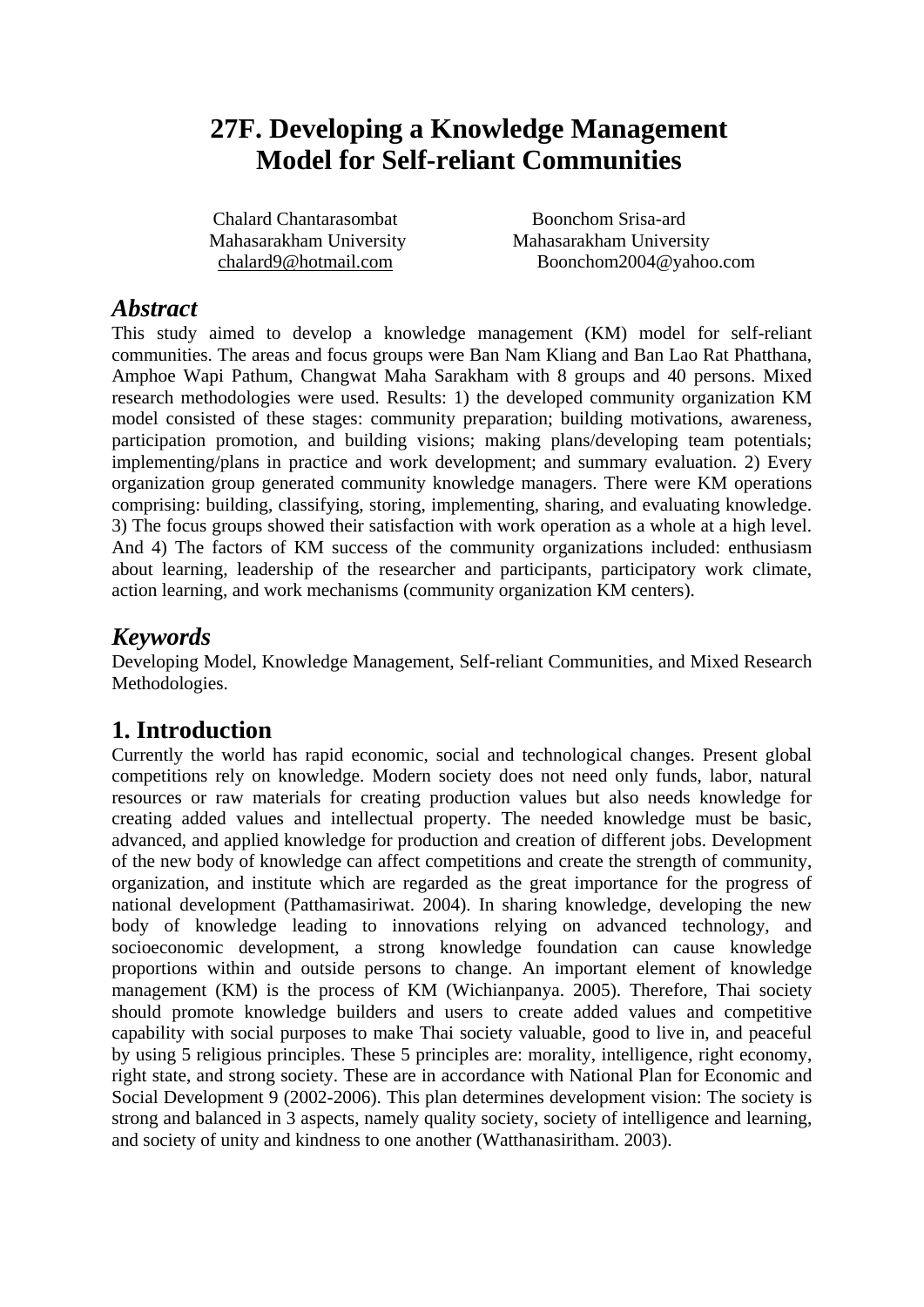In current society, the most valuable commodity is not resources, labor or money but it is knowledge. This is the age of the learning society. KM and learning process are the most important. Management of learning process for the community can help it discover and develop human potentials until it can rely on itself. Any strong community which can rely on itself must be on these 4 basic principles: 1) create reliability, 2) rehabilitate relationships, 3) develop management systems, and 4) learning process (Phongphit, Nanthasuwan, and Raekphinit. 2001).

All strong communities and organizations must be ready to learn. Self-reliant communities in Changwat Maha Sarakham have a variety of organizations such as cooperative group, occupation group, local wisdom group. There are interesting areas of learning, particularly Tambon Na Kha and Tambon Pracha Phatthana in Amphoe Wapi Pathum (Chantarasombat. 2004). These communities regard principles of community welfare and community enterprises as guidelines for self-reliance. They began activities by forming occupation groups, using available local raw materials to be transformed and using local wisdom to adjust to current situations. There is a trend to be able to create jobs and occupations for community people to rely on themselves. However, they still lack systematic KM and mechanisms to support the communities to work efficiently and continuously. Thus the researcher was interested in conducting this study to develop a KM model for self-reliant communities in the area of Changwat Maha Sarakham by applying research techniques in mixed methodologies: applications of participatory research, research and development, quantitative research, and qualitative research. If the testing of the KM model for self-reliant communities was appropriate, it would cause development of the community organizations to have quality, to be able to rely on themselves, to create sufficient self-reliant communities, and to love and help one another.

### **2. Literature review**

Research related to KM success can be classified into four focus areas: KM success factors and KM outcomes. KM success factors can be viewed as facilitating factors for a KM initiative. KM developing model of community organizations is the main focus of this article of KM.

There have been efforts to identify organization factors for KM framework. Panich (2004) research conceptual framework model of the community organization, Jennex and Olfman (2004) present a knowledge management system (KMS) success model, recommend that developing a successful KMS would involve designing a technical infrastructure for the enterprise, gaining senior management support, and building motivational factor into the system. Anantatmula (2005) says a source of competitive advantage will continue to gain strategic importance, and organizations will be compelled to implement KM initiatives to improve organizational performance. Nonaka and Takeuchi (1995) say knowledge is a dynamic human process of justifying personal belief toward the truth. Other research indicate that establishing leadership, investing in people, and developing supporting organizational conditions are critical to achieving success in a KM program (Chorides, longbotton, &Murphy. 2003). Similar success factors were suggested based on a study of several projects to define knowledge in an evolving mix of framed experience, values, contextual information, and expert insight the provided framework for evaluating and incorporating new experiences and information (Davenport and Prusak. 1998), and Wiig's KM cycle addresses how knowledge is built and used as individuals or as organizations are building knowledge, holding knowledge, pooling knowledge and applying knowledge in process KM (Wiig. 1993), a framework for assessing KMS success model (Jennex and Olfman. 2005) assessing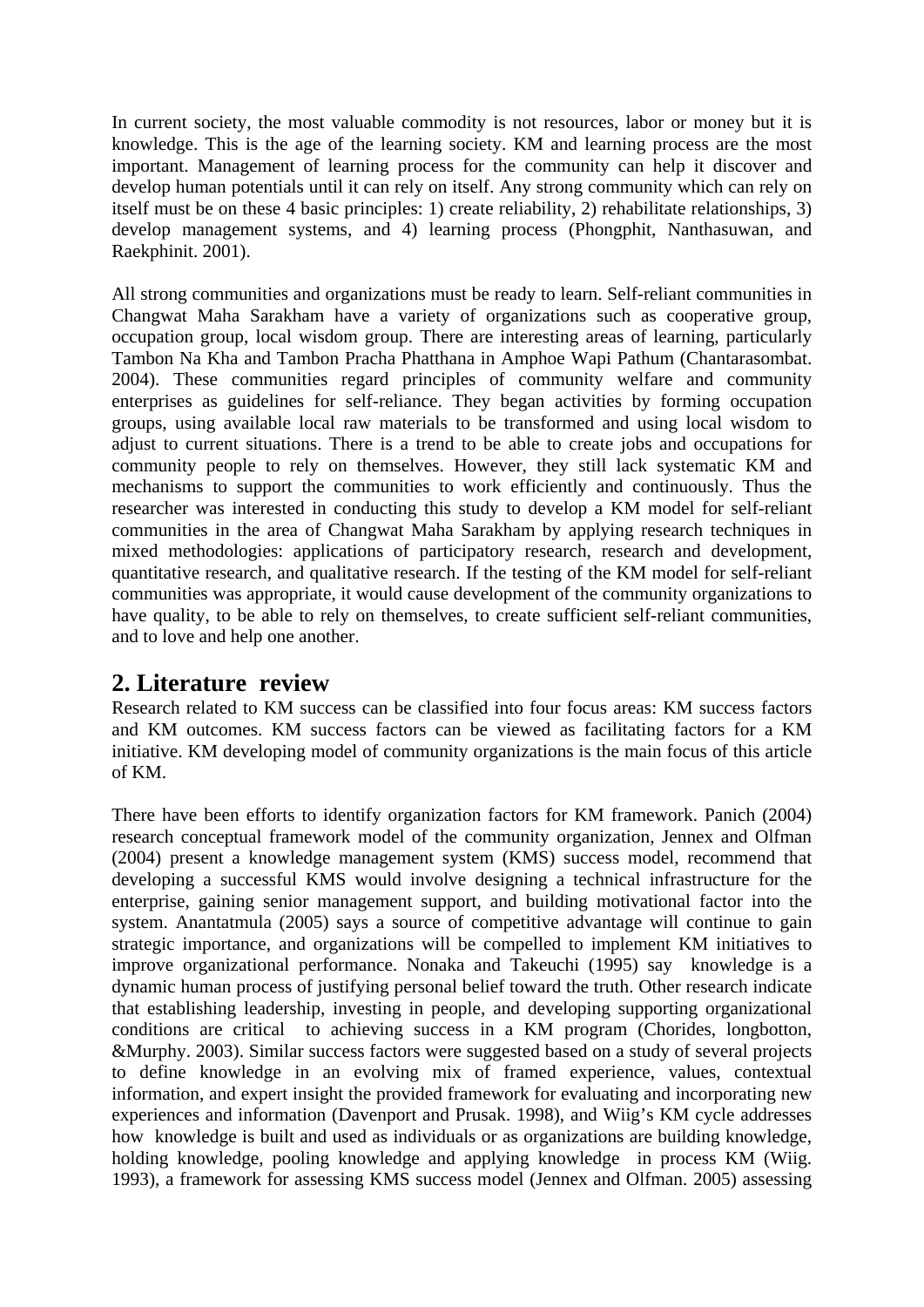knowledge management system success models. The framework uses three criteria: help to establish a basis for assessing the value and evaluating well the model fits actual KMS success factors, the degree to which the model has a theoretical foundation, and if the model can be used for both types of KMSs (Jennex and Olfman. 2006). A model of KM success that is derived from observations generated through a longitudinal study of KM in an engineering organization and KM success factors which were modified by the application of these observations and success factors in various projects.

# **3. Purposes:**

- To develop a KM model for self-reliant communities,
- To examine satisfaction with KM operation for self-reliant communities, and
- To examine factors of success in KM of self-reliant communities.

# **4. Methodology**

The study was divided into 3 phases:

Phase 1 studied documents and related literature, and determined conceptual framework. Studied theories and concepts of knowledge and KM.

Studied concepts involving development of models and research related to development of models.

Determined research conceptual framework in terms of scope of important activities of the organizations in KM, KM cycle, and factors affecting KM.

Phase 2 selected focus villages, areas, and self-reliant communities.

Two villages in the focus areas of study were Ban Nam Kliang and Ban Lao Rat Phatthana. The following requirements were used to consider selecting these villages:

1) In the case of Ban Nam Kliang, Tambon Na Kha, Amphoe Wapi Pathum, Changwat Maha Sarakham, the requirements for selecting were: it was a village with various community organization groups and continuous development activities but KM had not yet been implemented together with work development.

2) In the case of Ban Lao Rat Phatthana, Tambon Pracha Phatthana, Amphoe Wapi Pathum, Changwat Maha Sarakham, the requirements for selecting were: it was a village with various community organization groups and it had activities under development, and KM had not yet been implemented together with work development.

Eight community organization groups in this study were: agricultural cooperative group, mulberry and silk raising group, biofertilizer group, Thai traditional massage group, toxinfree rice production group, herbal Thai noodles group, cultural conservation group, and savings group.

The requirements for selecting included considering to cover 3 dimensions: establishment, sizes, and activity types. Establishment dimension had 2 types: established by the state and established by each community itself. Size dimension had large size, medium size, and small size. Dimension of activity types had various types such as cooperative group, occupation group, and local wisdom group.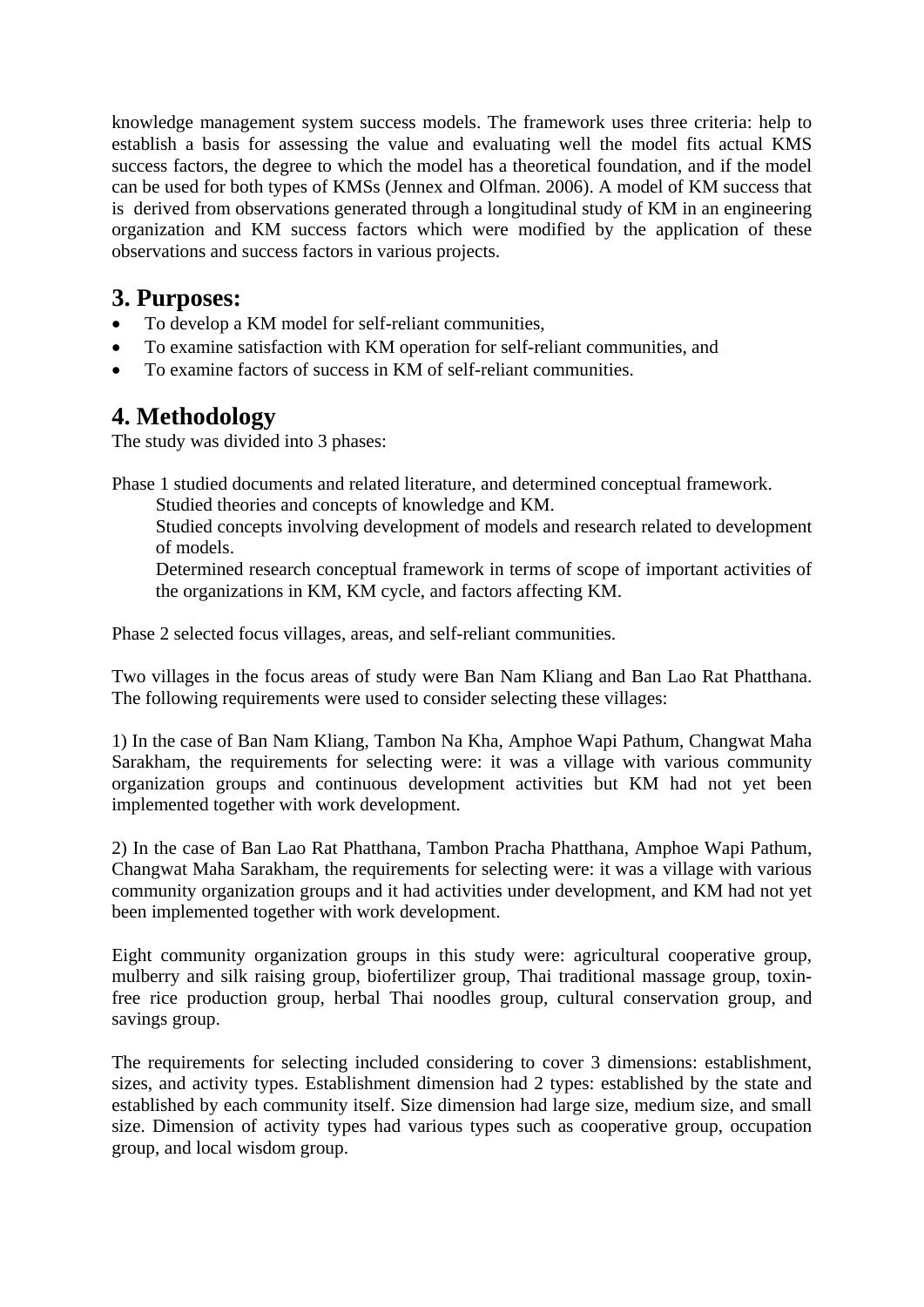Phase 3 developed the KM model in 2 stages.

Constructed tentative model of KM for self-reliant communities based on the research conceptual framework in terms of the scope of major activities for KM according to the concepts of Nonaka and Takeuchi, Vicharn Panich and Wiig's KM process for developing tentative KM model for self-reliant communities. The tentative KM model was submitted to 5 experts for considering appropriateness, feasibility in practice, and congruence with KM plans and group development plans.

Tested the tentative KM model for self-reliant communities and improved it.

#### **5. Results:**

The result of developing the KM model for self-reliant communities

The developed KM model for self-reliant communities was as the next page.

Note: After discussing and summarizing KM outcomes, all the community organizations still continued KM in the issues they were interested and desired to develop their work by beginning from Activity 11: clearly summarizing and reviewing activity plans for KM development. This allowed easy operation of KM in community organizations together with activities for group development. They upgraded the body of knowledge and KM in the issues they were interested in, based on potentials of their own organizations, except Activities 16-18 which were the part of the KM center at the village level and had to operate continuously to create continuity.

For the results of testing the developed KM model for self-reliant communities with these 8 community organization groups: Nam Kliang Wiang Chai civic society, agricultural cooperative group, mulberry and silk raising group, biofertilizer group, Thai traditional massage group, toxin-free rice production group, herbal Thai noodles group, the following were found: 1) All the organizations could create community knowledge managers in these 4 groups: facilitators, group work performers, record keepers, and coordinators. 2) Learning was created together with performance and knowledge obtained from problems, raising questions, and solving problems by actual practices until the appropriate body of knowledge occurred. 3) The learning process occurred consisting of building, classifying, storing, implementing, sharing, and evaluating knowledge. 4) 2-4 sets of knowledge were obtained through the KM process of each group. 5) There occurred KM centers to be drivers of the groups to meet and share learning in each village. 6) There were web sites of KM centers in the Internet system as sources of disseminating KM outcomes and as sources of the sharing of learning.

The community organization groups had satisfaction with KM operation for self-reliant communities as a whole at a high level. When classified according to the village level, the following were found: 1) The self-reliant community of Ban Nam Kliang and every group had satisfaction with KM operation at a medium level, and 2) The self-reliant community of Ban Lao Rat Phatthana and every group had satisfaction with KM operation at a high level.

The factors of success of the KM model for self-reliant communities could be summarized as follows: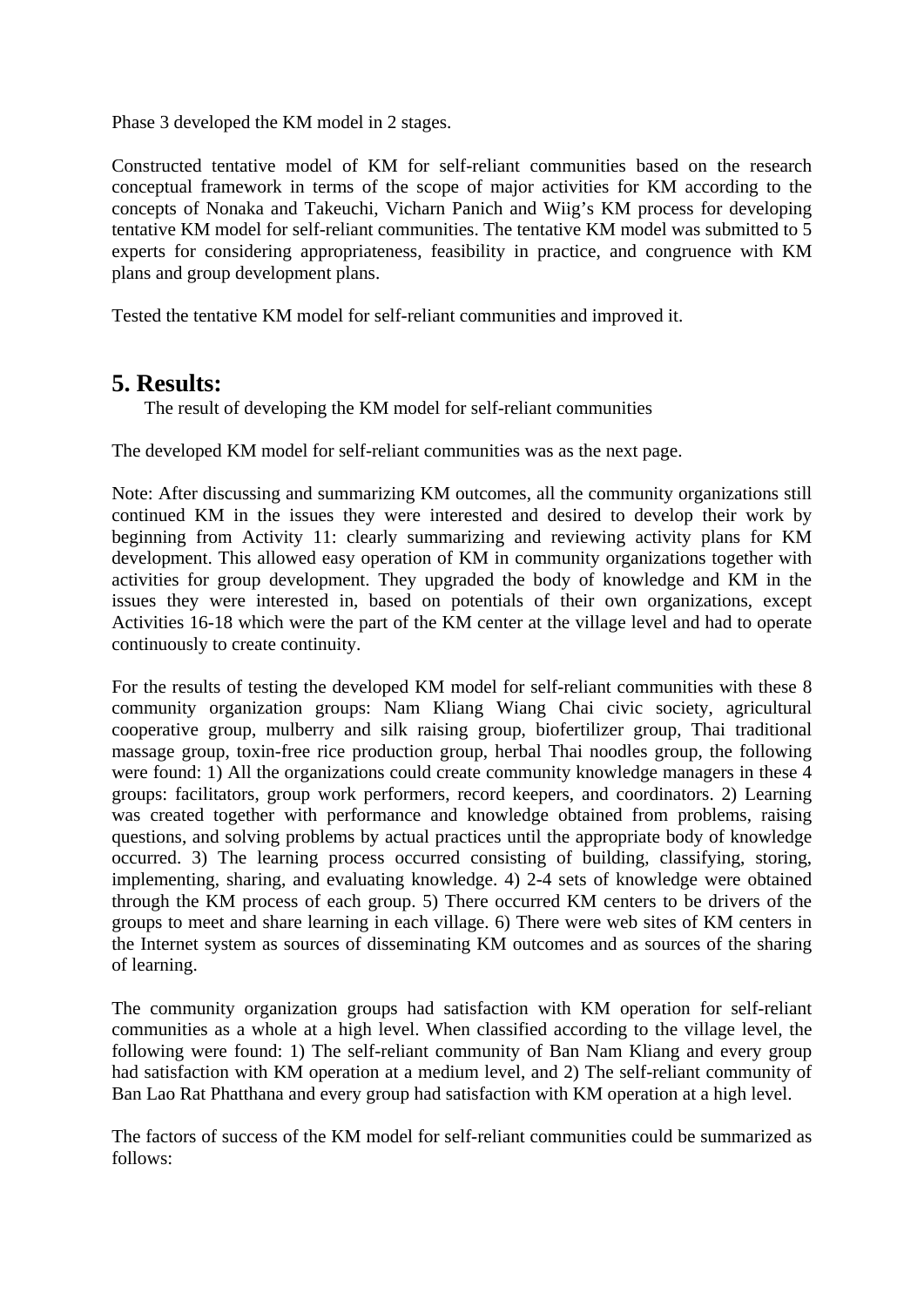

Leadership of the researcher as the participant, learner, instructor, manager, and reinforcement maker

Opportunities for participants to have participation from the beginning including: thinking together, planning together, action together, research together, and being responsible for conducting research together could be a significant factor of being network owners; being members with initiation, visions, participatory working, and better management than at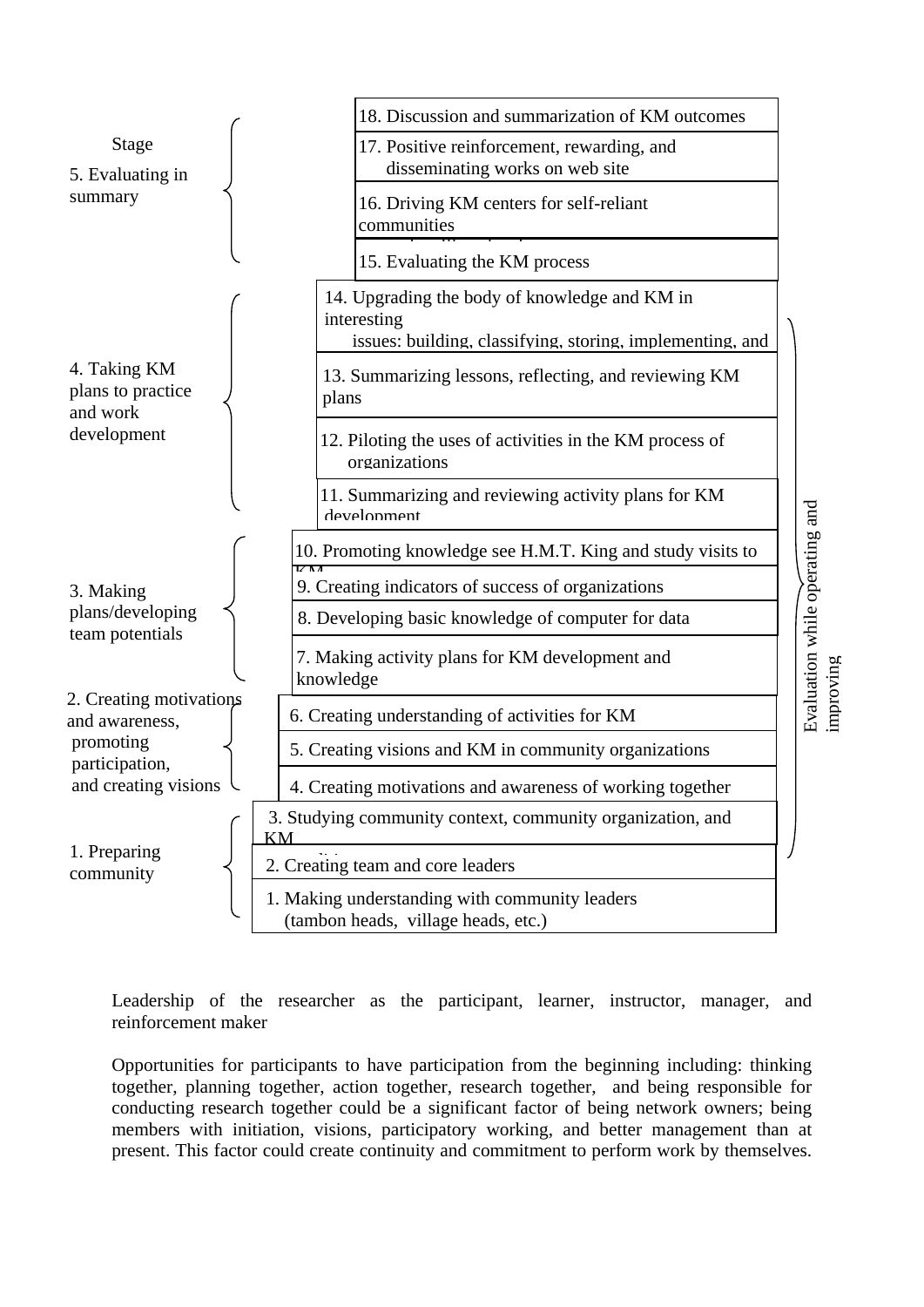Also, reliability in their own organizational body of knowledge and more self-reliance could occur.

Action learning, improving and developing work, raising new questions, and implementing in practices to achieve the goals could be caused by participatory action research (PAR), which could create interactions with one another in their own group and other groups at the village.

People and self-reliant communities were enthusiastic to learn. For work performance in their own groups and sharing learning at the group, village, and cross-village levels, they tried to use tacit knowledge through practice and testing until they were confident. There were summaries of lessons and record keeping as explicit documents. Then the meaningful body of knowledge of the community organizations occurred.

There were supporting mechanisms of KM centers of community organizations in partnership with Tambon Administrative Organizations. These tambon organizations allotted budgets to support some activities based on the plans/projects, and their representatives participating in the research as participants.

### **6. Discussion**

In this study of developing KM model for self-reliant communities the following are interesting issues to be discussed:

For the results of testing the KM model for self-reliant communities, this model was found to be successful and able to create expected outcomes. This was because in developing the model the researcher used the conceptual framework from analyzing and synthesizing concepts and research results of qualified individuals at an international level both in the part of KM and the part of techniques of development, such as the KM concept of Nonaka and Takeuchi, and Panich; and the KM process of Wiig. Integration into techniques of development included: the use of principles of working of H.M. the King of Thailand involving self-reliance, participation; and knowing, love, and, unity. These were community preparation, after-action recording, question raising, and knowledge sharing both on real forum and realistic forum. Also, there were mechanisms supporting KM: village KM centers as centers for operational sources and as websites, causing integrated KM for self-reliant communities. Some significant evidence indicating success which should be discussed included the following:

1) Leadership: Every organization had 4 groups of knowledge managers: facilitators, practitioners, note takers, and network managers. This is in accordance with Nonaka and Takeuchi (1995). Building the managerial team began mainly from individuals. Members of each organization understood their own functions in KM: the real knowledge manager was the practitioner; the medium-level administrators were interpreters who recorded and documented knowledge. The group of knowledge managers determined goals, created the climate to help in sharing knowledge, and extracted knowledge to create values. This in accordance with Panich (2005). Leaders in KM in the organization were Khun Amnuai who promoted to create activities, systematic, and cultural knowledge sharing; Khun Kit who was group practitioner, regarded as the knowledge manager or the activity operator at approximately 90 percent of all the activities; Khun Likhit who was the note-taker on KM activities, narrations, summaries, and notes on meetings; and Khun Prasan who acted as the KM network manager among organizational groups.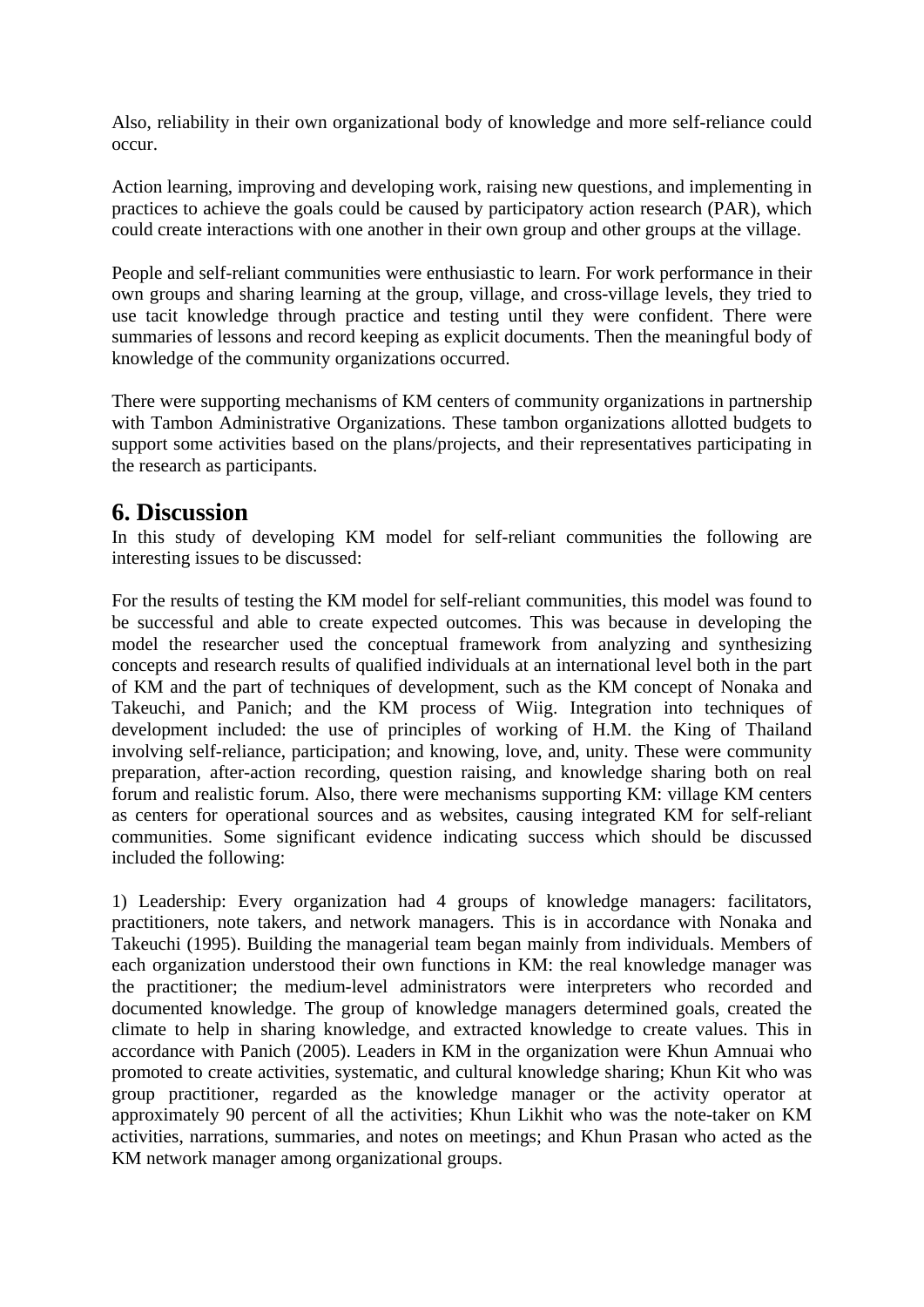2) There occurred learning together with practices. Sources of knowledge were problems, question raising, problem solving by real practices until the proper body of knowledge emerged. KM based on these issues consisted of building, classifying, storing, implementing, and sharing knowledge; and evaluation. This is in congruence with the principles of working of H.M. King Bhumibol Adulyadej (Office of Special Committee for Coordination in Projects from H.M. the King's Considerations. Unknown date). H.M. the King considers that for knowing, love and unity, people and the groups of people must know first before beginning to do anything: factors, problems, and how to solve those problems. We must have love to act in solving those problems. Also, we must have unity in practice, we should always remember that nobody can work alone. We must work collaboratively and spiritedly as an organization or staff to have power to solve problems successfully. This is in accordance with Wasi (2002) who says that only person's learning is not sufficient to make a task successful because other involved people, organizations, and institutes have not learned; and only action learning together will bring success by gathering sets of knowledge of each group of organizations. Also, it is in congruence with Phlainoi (2003) who says that after-action recording (AAR) is regarded as important learning in extraction of proper knowledge and findings of individuals or organizations and in congruence with Jennex and Olfman (2006) who say KM success that is derived from observations can generated through a longitudinal study of KM in an engineering organization and KM success factors which are modified by the application of these observations and success factors in various projects.

3) KM centers are drivers of groups to meet and share learning of each village and to operate work to achieve established visions, missions, goals, and purposes. Each center administrative committee followed up the progress in work development through the real monthly meeting forum and the realistic forum. Web sites act as sources of disseminating KM outcoms and as sources of storing knowledge and sharing learning. This is in accordance with the concept of Nonaka and Takeuchi (1995) and Vicharn Panich (2005) in the part that KM must rely on utilization of information technology and communication to support and on instruments or technology to use in KM. Jennex and Olfman. (2005) assessed KM success. The framework of assessing KMS success models uses three criteria: how well the model fits actual KMS success factors; the degree to which the model has a theoretical foundation, and if the model can be used for both types of KMSs.

The self-reliant communities had satisfaction with KM as a whole at a high level. When classified into each village, it was found that 3 community organization groups at Ban Nam Kliang had satisfaction with KM operation at a high level and 1 group at a medium level because the community leaders who were KM center heads had not yet realized the importance of group formation and participatory work performance, and because they did not participate in activities continuously. However, at Ban Lao Rat Phatthana, all the community organization groups had satisfaction with KM operation at a high level because the community leaders were interested in and had participatory administration, distributed work for all members to do according to the functional roles of KM centers, leading to operation to achieve the goals, visions, and missions; and Anantatmula (2005) who assessed KMS success models. The framework uses three criteria: help to establish a basis for assessing the value and evaluation.

Significant success factors of the KM model which should be discussed are as below:

1) For the leaders of KM for self-reliant communities when this research was being conducted in the last phase, participants intended to work for the public to create success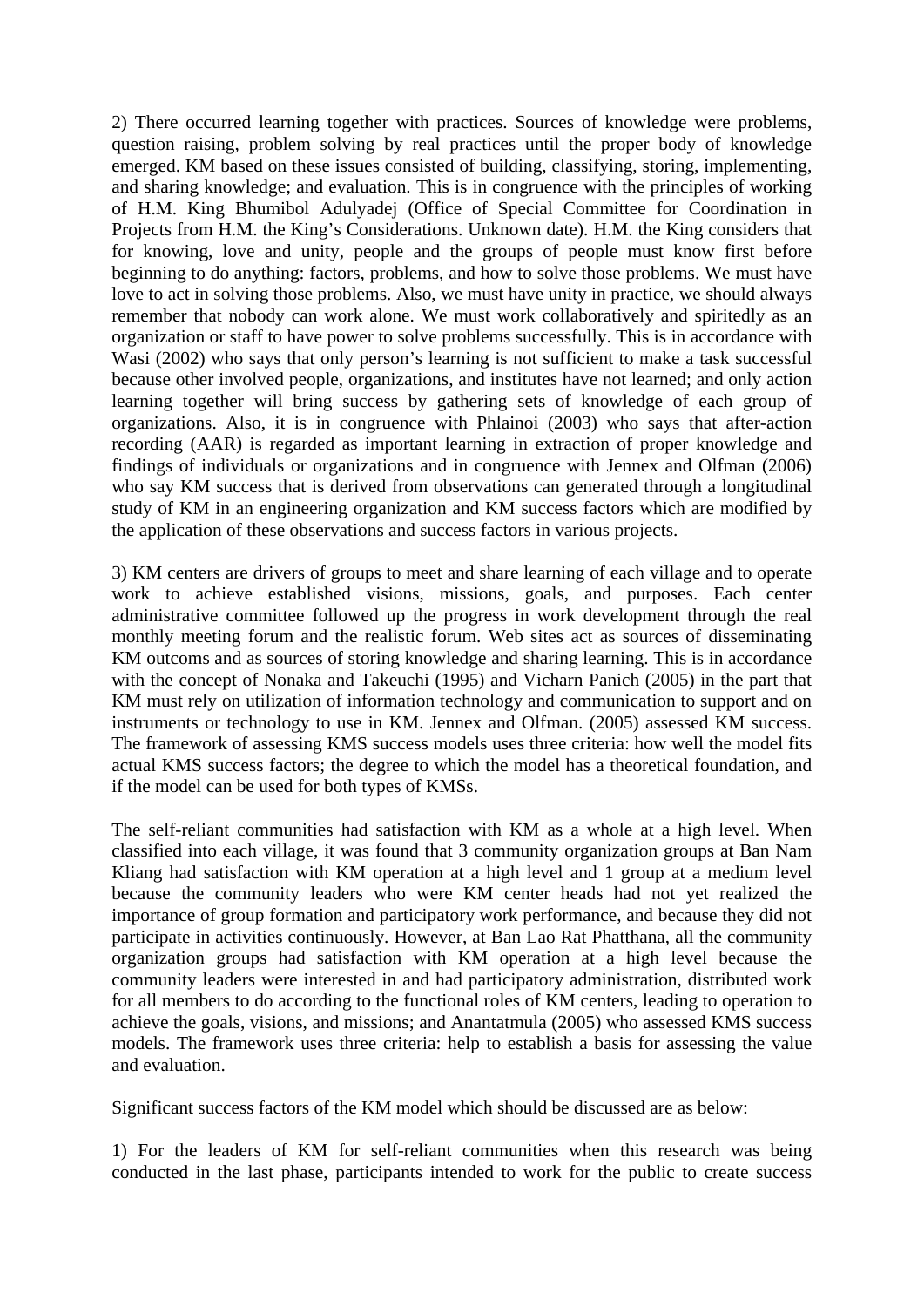according to their functional roles, expressed their sense of belonging to activities and plans/work, and sought more cooperation from individuals and organizations both in and outside their communities.

2) Providing opportunities for participation from the beginning, this is in congruence with Sinlarat (1999). Organizational leaders have prestige and high influences on the organization. Therefore, if the leader built understanding and cooperatively determined assumptions on participating together, it would affect working together, satisfaction with working and having good work climate; and would push work to be successful.

3) Action learning is a way of life. Experience in the new body of knowledge emerges, which can help in actual applications. There occurred connection and relationships between individuals and groups of organizations. Integrated KM and participatory research emerge. This is in accordance with research study of Thinnalak (2006). She conducted a study entitled Building Knowledge of Thai Society for Sustainable Development. She found that building knowledge in accordance with Thai society promoted self-reliance, developed learning innovations toward which they had aptitudes, and could build the body of knowledge for solving problems and living joyfully in the society, and the societal psychology and common awareness of working for the common good in both benefits and losses as arisen to the public caused volunteer groups to participate in working for the public and the network of community organizations were: (1) Must be ready to adopt the new body of knowledge and techniques and methods of working together with the community. (2) Use the participatory action research process in working together with the community. (3) Spend more time working in the work area. (4) Must accept all the mistakes in community development operation in the past, and must be ready to open wide to receive recommendations from field research team parties for improvement. (5) Reduce obstinacy in the organization and agency. Use the principles of integrated work, and must mainly realize the community benefits. And (6) Participate more in learning about the project operation together with the research team parties (Chantarasombat. 2004).

4) There occurred mechanisms supporting working together: KM centers follow up the progress in operation of self-reliant communities to create continuity and relationships among one another. There were web sites and utilization of the Internet system as sources of seeing knowledge and disseminating KM outcomes and as sources of storing other kinds of knowledge and sharing knowledge of community people.

# **7. Recommendations**

#### **7.1. Recommendations for implementation**

To obtain full benefits, it is necessary to operate all the 5 stages and 18 major activities. Those self-reliant communities which already have KM operation can begin from Activity 11. KM operation of organizations may begin with activities for group development which are not quite difficult, or may upgrade the body of knowledge. Activities 16-18 are a part which KM centers at the village level have to operate thoroughly to create continuity.

The team of participants regarded as real knowledge managers including facilitators, group practitioners, note takers, and coordinators should make preparations in academic format: participatory planning, community master plans, action learning together in utilizing the Internet.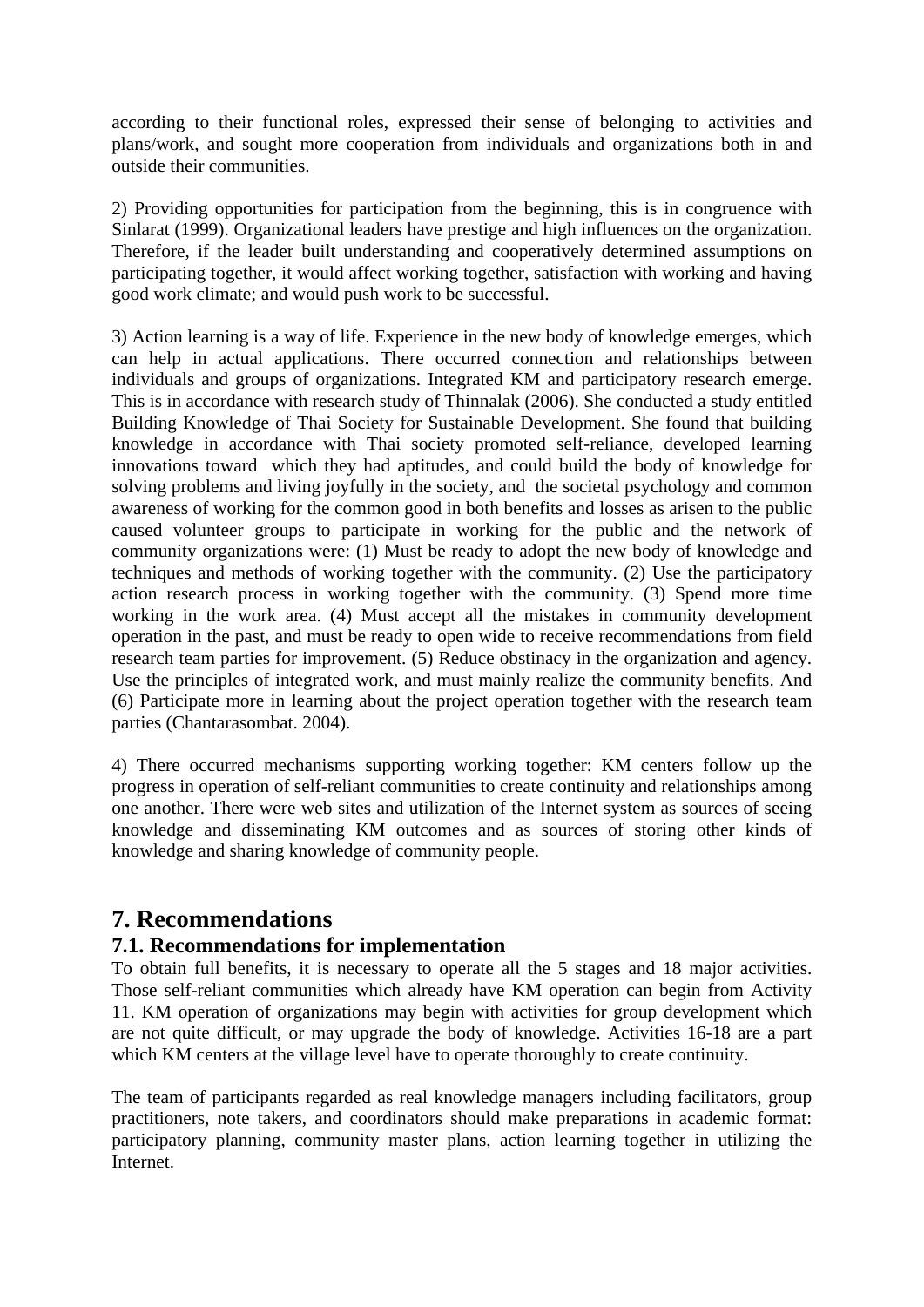The KM centers are the mechanisms driving the team of participants to share knowledge, with summaries and records of follow-up activities from real and virtual forums.

Support and promote self-reliant communities to use community plans for determining the direction of community development. There must be follow-up, evaluation, and measurement of success.

#### **7.1. Recommendations for further research:**

Learning processes should be examined together with practices of self-reliant communities. There should be more summaries, narrations, transcription of lessons, knowledge- sharing, and note-taking. Also, time for conducting research should be longer.

There should be research and development for capacity development of community leaders, organization group leaders, and local knowledge managers to be effective in KM to generate learning for healthy and joyful villages.

There should be research and development for upgrading KM centers and community organization networks.

#### *Acknowledgement*

With my greatest appreciation in royal grace of H.M. King Bhumibol Adulyadej for royally conferring the "Bhumibol Scholarship" to support this research as His Majesty's obedient servant. My thanks go to Mahasarakham University for financially supporting this research project.

### *References*

- Boonmatthaya, Rattana; and Others. (2005). **Synthesizing the Local Body of** Knowledge Concerning Knowledge Management for Joyful Communities in Northeast Thailand: A Case Study of Indra Paeng Network, Isan Folk Sages and Si Sa Asok Community. Bangkok: Office of Research Supporting Fund.
- Chantarasombat, Chalard. (2004). Constructing and Developing Networks for Self-reliant Communities. Maha Sarakham: Network Center for Learming and Creating Community and Grassroot Economy, Faculty of Education, Mahasarakham University.
- Chouridies, P., Longbottom, D., Murphy, W. (2003). Excellence in knowledge management: An empirical study to identify critical factors and performancemesures. Measuring Business Excellence, 7(2), 29-45
- Davenport, T. and Prusak, L. (1998). Working Knowledge. Bonton: Harvard Business Scholl Press.
- Epstein, Lisa Dickstien. (2000). Sharing Knowledge in Organization: How People Use Media to Communication. A Dissertation Submitted in Partial Satisfaction of the Requirements for the Degree of Doctor of Philosophy in Business Administration in the GRADUATE DIVISION of the University of California, Berkeley.
- Gruber, Hans-George, M.M.S., (2000). Does organizational culture affect the sharing of knowledge? The case of a department in a high-technology company. Canada degree of Master of Management Studies: Carleton University.
- Hanphanit, Boonsong. (2003). Developing a Knowledge Management Model at Thai Higher Educational Institutes. Doctoral Dissertation, Bangkok: Chulalongkorn niversity.